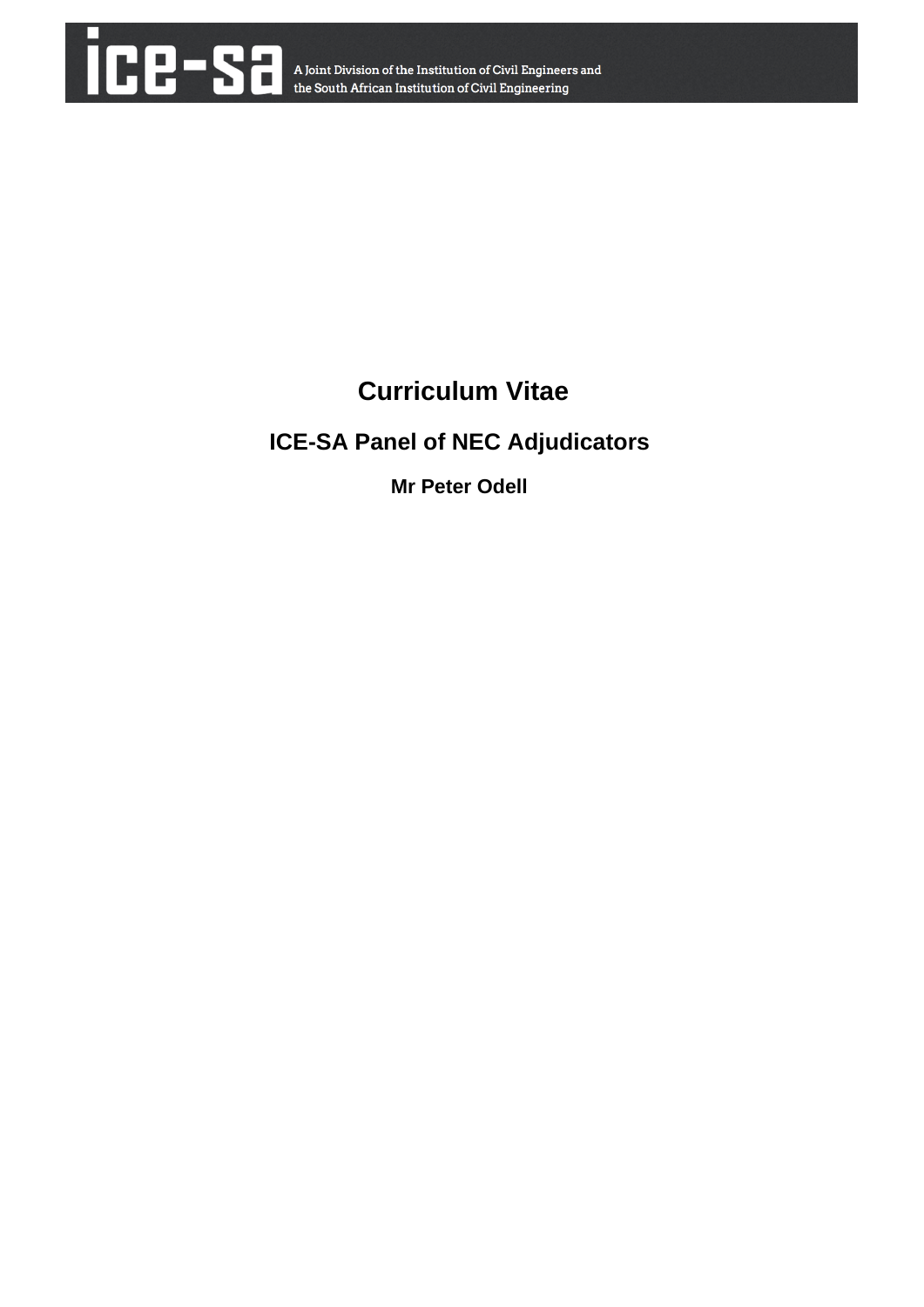

A Joint Division of the Institution of Civil Engineers and the South African Institution of Civil Engineering

## **Personal Details:**

**Forenames:** Peter **Surname:** Odell

**Language:** English

**Contact Details Contact Details Email:** ptrodell@gmail.com **Cellphone:** 082 943 1667 **Home:** 022 783 1186

 **Province:** Western Province **Nationality:** South African **Town**: Velddrif

# **Contract Experience:**

I have 30 years experience in drafting contracts for standard forms of FIDIC, NEC, GCC and clients bespoke conditions. I have been a consultant and contractor dealing with contracts.

I have extensive experiencein negotiating contracts following a tendering and or alternative offer process.

### **Career Overview:**

**2011 to present** Retired. Occasional consulting and dispute resolution work.

**2009 – 2011** Commercial Executive – Murray & Roberts Cementation (Pty) Ltd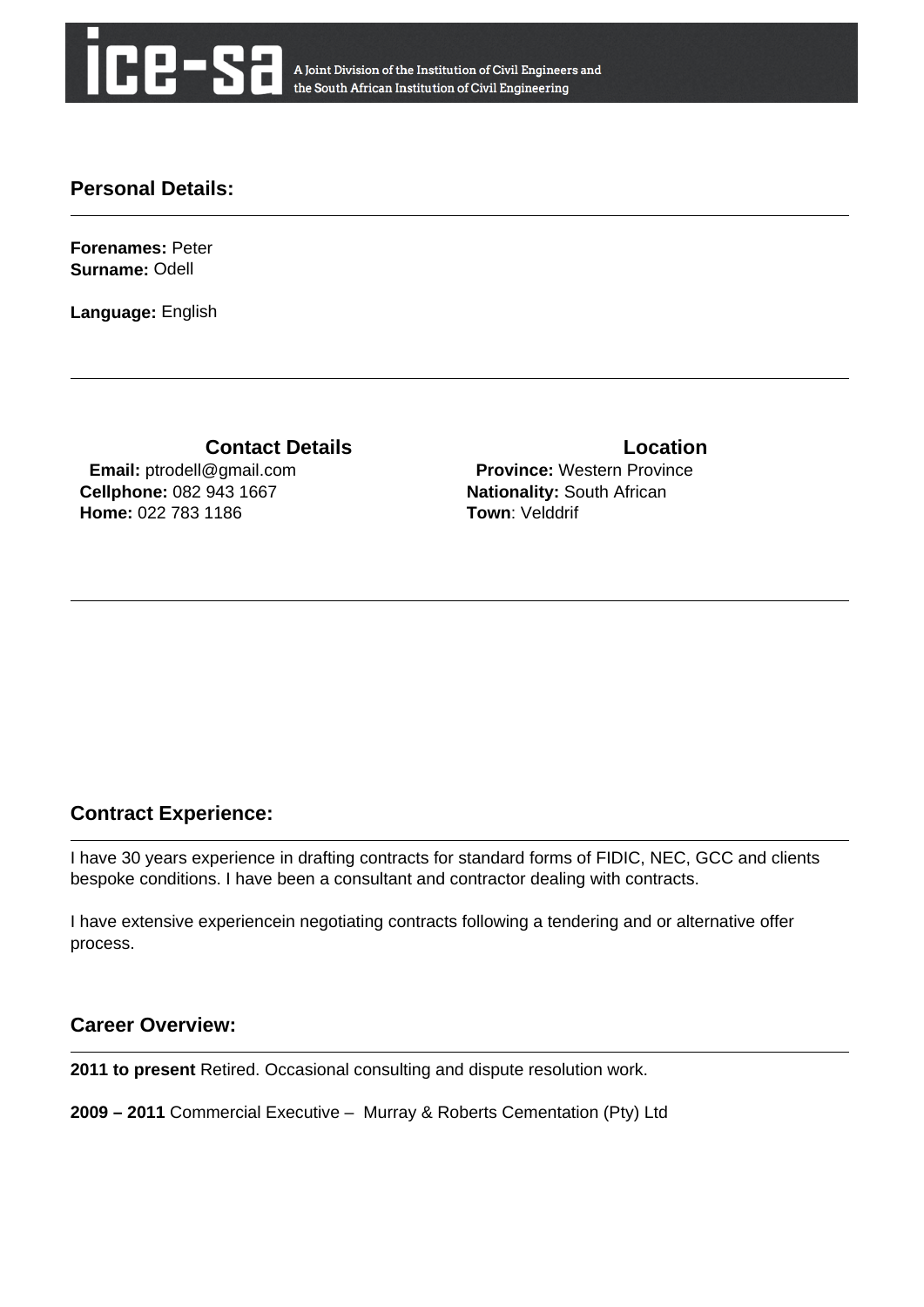**2002 - 2009** Commercial Manager – Cementation Mining

**1998 - 2002** Business Unit Manager – Cementation Mining

**1989 - 1998** Associate - Keeve Steyn Incorporated.

**1987 - 1989** Project Engineer - Keeve Steyn Incorporated

**1985 - 1986** Deputy Resident Engineer for surface infrastructure project at Khutala Coal Mine - Keeve Steyn Incorporated

**1978 - 1984** Design Engineer, Programming Engineer and Project Engineer - Keeve Steyn Incorporated

**1978** Site Engineer - Roberts Engineering (Transvaal) (Pty) Limited.

**1976 - 1978** Site Engineer, Engineer in Training, Research and Development Engineer - Roberts Industrialised Building Co. (Pty) Limited.

**1974 - 1975** Design Engineer - Construction Design and Planning (Pty) Limited - member of Roberts **Construction** 

**1972** Student Engineer - Ninham Shand & Partners

**1969** Bursary Student – Roberts Construction

### **NEC Experience:**

I was first exposed to the use of NEC in 2001 when it was considered for use by Anglo Platinum on a TBM project for Styldrift mine. Since that time I have been involved in tendering and negotiating many contracts using various options of NEC2 & NEC3. As a Contractor we have managed to avoid most disputes by negotiation and only two disputes have involved the use of an Adjudicator. In these cases I was responsible for compiling the Contractor's submission. I was involved in a mediation process to resolve a ground conditions dispute on the Malvern Tunnel in 1997.

I have attended courses on adjudication and am a Fellow of the Association of Arbitrators.

I have undertaken a number of NEC adjudications while a panel member.

### **Built Environment Experience:**

Having graduated in 1973 as a civil engineer I obtained my PrEng in 1977 and have been in theindustry